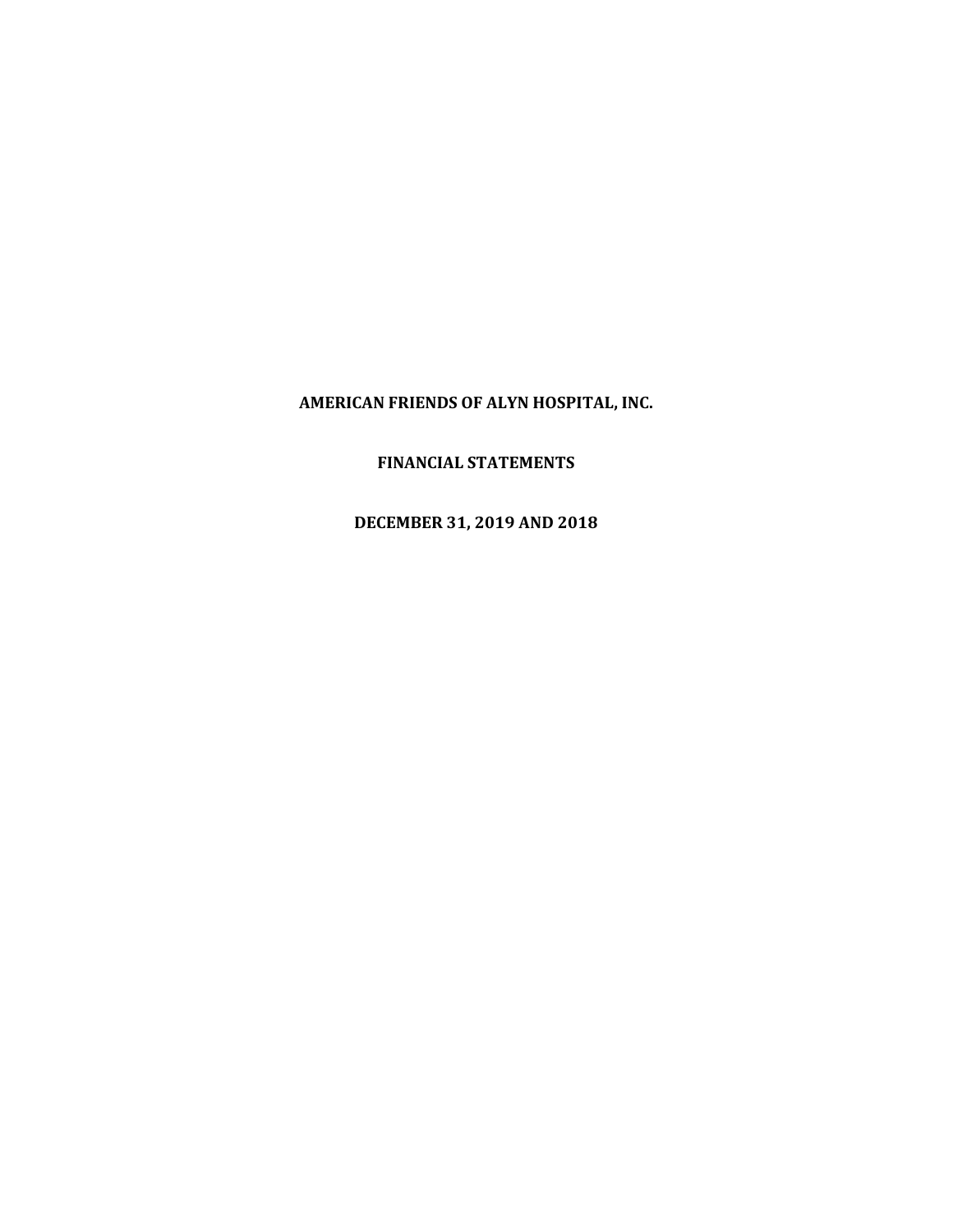

# **INDEPENDENT AUDITORS' REPORT**

To the Board of Directors of American Friends of ALYN Hospital, Inc.

We have audited the accompanying financial statements of American Friends of ALYN Hospital, Inc. (a nonprofit organization), which comprise the statements of financial position as of December 31, 2019 and 2018, and the related statements of activities, functional expenses and cash flows for the years then ended, and the related notes to the financial statements.

### **Management's Responsibility for the Financial Statements**

Management is responsible for the preparation and fair presentation of these financial statements in accordance with accounting principles generally accepted in the United States of America; this includes the design, implementation, and maintenance of internal control relevant to the preparation and fair presentation of financial statements that are free from material misstatement, whether due to fraud or error.

# **Auditors' Responsibility**

Our responsibility is to express an opinion on these financial statements based on our audits. We conducted our audits in accordance with auditing standards generally accepted in the United States of America. Those standards require that we plan and perform the audit to obtain reasonable assurance about whether the financial statements are free of material misstatement.

An audit involves performing procedures to obtain audit evidence about the amounts and disclosures in the financial statements. The procedures selected depend on the auditors' judgment, including the assessment of the risks of material misstatement of the financial statements, whether due to fraud or error. In making those risk assessments, the auditor considers internal control relevant to the entity's preparation and fair presentation of the financial statements in order to design audit procedures that are appropriate in the circumstances, but not for the purpose of expressing an opinion on the effectiveness of the entity's internal control. Accordingly, we express no such opinion. An audit also includes evaluating the appropriateness of accounting policies used and the reasonableness of significant accounting estimates made by management, as well as evaluating the overall presentation of the financial statements.

We believe that the audit evidence we have obtained is sufficient and appropriate to provide a basis for our audit opinion.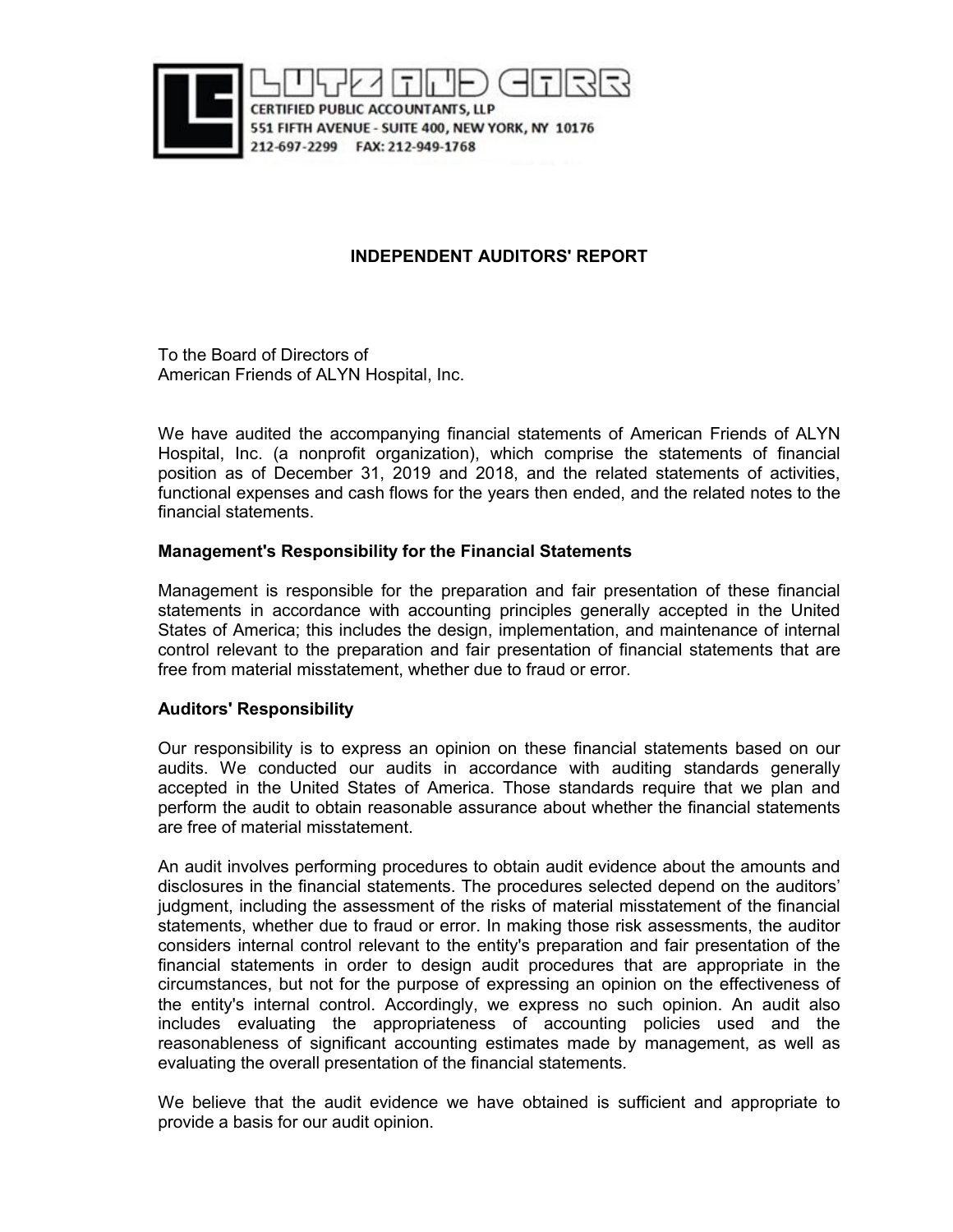

# **Opinion**

In our opinion, the financial statements referred to above present fairly, in all material respects, the financial position of American Friends of ALYN Hospital, Inc. as of December 31, 2019 and 2018, and the changes in its net assets and its cash flows for the years then ended in accordance with accounting principles generally accepted in the United States of America.

### **Emphasis of Matter**

As discussed in Note 12 to the financial statements, in March 2020, the United States declared the global pandemic novel coronavirus COVID-19 outbreak a national emergency. As a result, American Friends of ALYN Hospital, Inc. has suspended its program activities at the direction of state and local governmental authorities. Our opinion is not modified with respect to that matter.

Lutz + Can, LZP

New York, New York September 3, 2020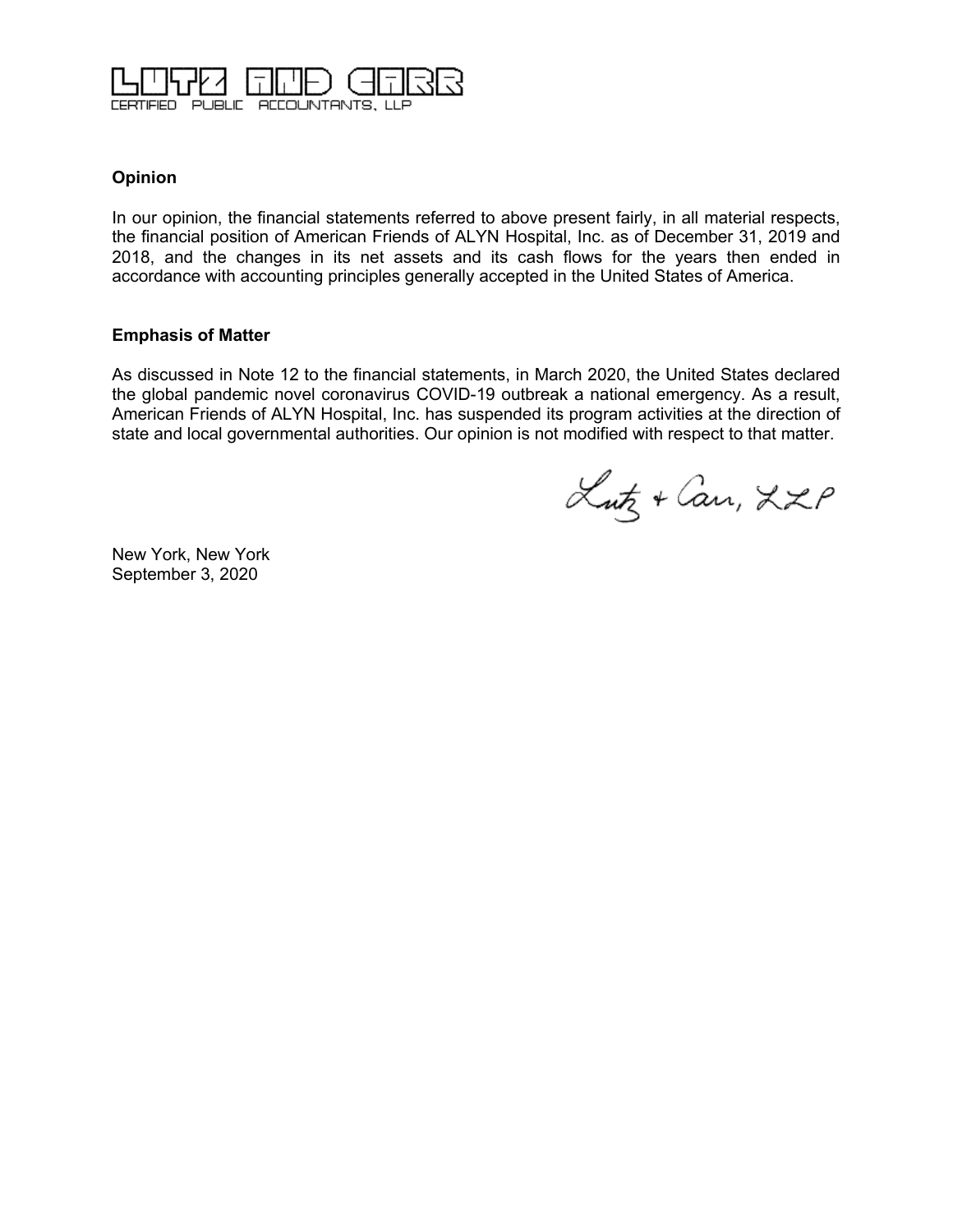### **STATEMENTS OF FINANCIAL POSITION**

# **DECEMBER 31, 2019 AND 2018**

|                                                             | 2019          | 2018                |
|-------------------------------------------------------------|---------------|---------------------|
| Assets                                                      |               |                     |
|                                                             |               |                     |
| Cash and cash equivalents (Notes 1b and 9)                  | 173,962<br>\$ | 142,447<br>\$       |
| Unconditional promises to give - without donor restrictions |               |                     |
| (Note 1e)                                                   | 108,842       | 63,032              |
| Prepaid expenses and other assets                           | 28,819        | 10,332<br>4,385,932 |
| Investments (Notes 1c, 1d and 5)                            | 4,900,272     | 885                 |
| Website costs and leasehold improvements (Notes 1i and 6)   | 13,166        |                     |
| Security deposit                                            | 29,231        | 29,231              |
| Beneficial interests in remainder trusts (Notes 1d and 7)   | 779,588       | 716,270             |
|                                                             |               |                     |
| <b>Total Assets</b>                                         | \$6,033,880   | \$5,348,129         |
|                                                             |               |                     |
| <b>Liabilities and Net Assets</b>                           |               |                     |
| Liabilities                                                 |               |                     |
| Accounts payable and accrued expenses (Note 11)             | 428,726<br>\$ | 678,695<br>\$       |
| Commitment and Contingency (Notes 8 and 12)                 |               |                     |
| Net Assets (Deficit)                                        |               |                     |
| <b>Without Donor Restrictions</b>                           | (74, 706)     | (896, 836)          |
| With Donor Restrictions (Notes 3 and 4)                     |               |                     |
| Time and purpose restrictions                               | 829,860       | 716,270             |
| Perpetual in nature                                         | 4,850,000     | 4,850,000           |
| <b>Total With Donor Restrictions</b>                        | 5,679,860     | 5,566,270           |
| <b>Total Net Assets</b>                                     | 5,605,154     | 4,669,434           |
|                                                             |               |                     |
| <b>Total Liabilities and Net Assets</b>                     | \$6,033,880   | \$5,348,129         |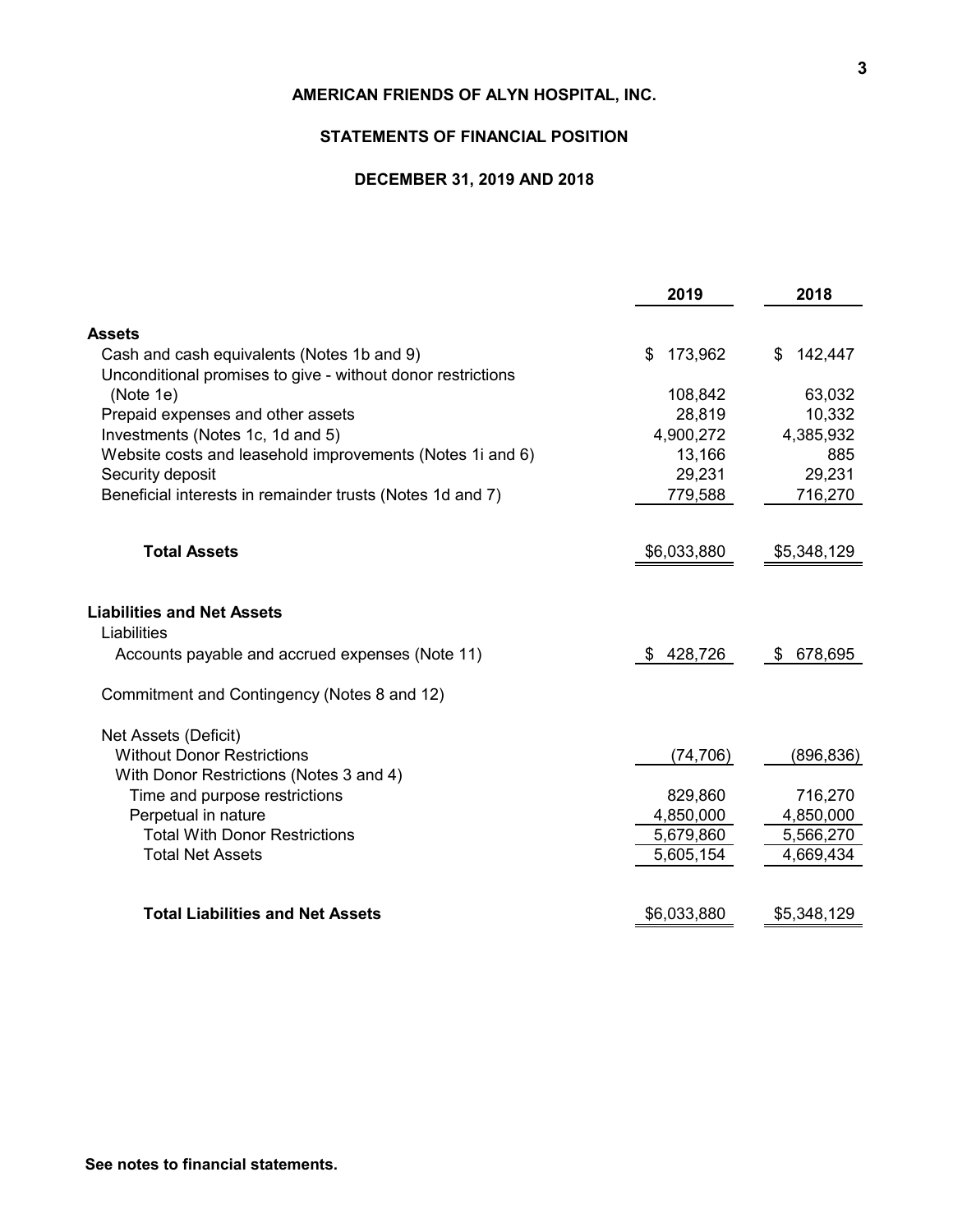### **STATEMENTS OF ACTIVITIES**

# **YEARS ENDED DECEMBER 31, 2019 AND 2018**

|                                                                                                                     | 2019        | 2018        |
|---------------------------------------------------------------------------------------------------------------------|-------------|-------------|
| <b>Changes in Net Assets Without Donor Restrictions</b>                                                             |             |             |
| Revenue and Support                                                                                                 |             |             |
| Contributions (Note 1e)                                                                                             | \$2,960,614 | \$2,680,183 |
| Net investment income (loss) (Notes 1c and 5)                                                                       | 775,354     | (244, 860)  |
| <b>Total Revenue and Support</b>                                                                                    | 3,735,968   | 2,435,323   |
| <b>Expenses</b>                                                                                                     |             |             |
| <b>Program Services</b>                                                                                             | 2,433,042   | 2,916,096   |
| <b>Supporting Services</b>                                                                                          |             |             |
| Management and general                                                                                              | 313,330     | 469,389     |
| Fundraising                                                                                                         | 167,466     | 365,550     |
| <b>Total Supporting Services</b>                                                                                    | 480,796     | 834,939     |
| <b>Total Expenses</b>                                                                                               | 2,913,838   | 3,751,035   |
| Increase (Decrease) in Net Assets Without Donor                                                                     |             |             |
| <b>Restrictions</b>                                                                                                 | 822,130     | (1,315,712) |
| <b>Changes in Net Assets With Donor Restrictions</b><br>Change in value of beneficial interests in remainder trusts |             |             |
| (Notes 1d and 7)                                                                                                    | 63,318      | (8,691)     |
| Net investment income (Notes 1c and 5)                                                                              | 50,272      |             |
| Increase (Decrease) in Net Assets With Donor                                                                        |             |             |
| <b>Restrictions</b>                                                                                                 | 113,590     | (8,691)     |
| Increase (decrease) in net assets                                                                                   | 935,720     | (1,324,403) |
| Net assets, beginning of year                                                                                       | 4,669,434   | 5,993,837   |
|                                                                                                                     |             |             |
| Net Assets, End of Year                                                                                             | \$5,605,154 | \$4,669,434 |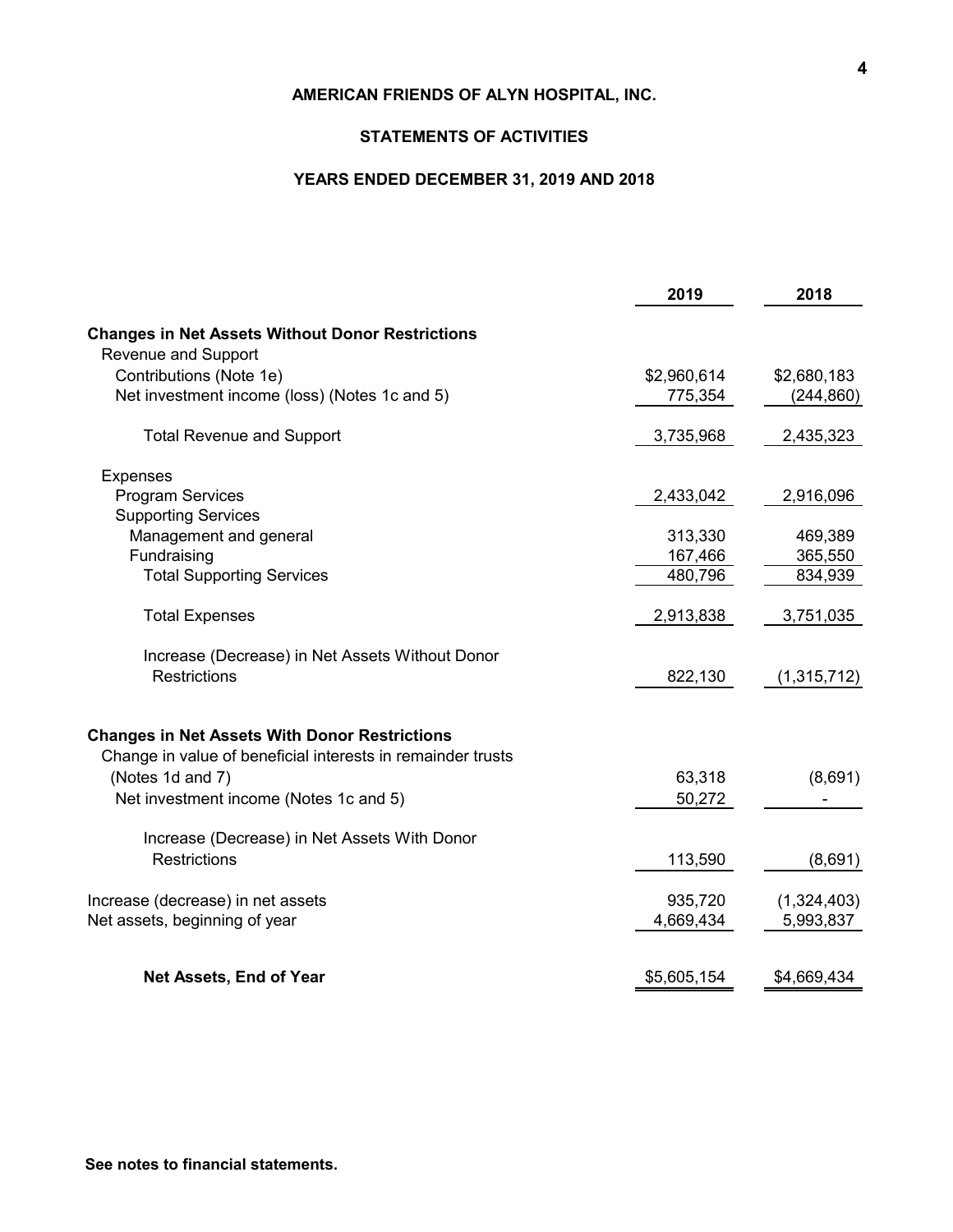|                                      |                            |                                  | 2019                     |              |                                 |                            |                                  | 2018               |                          |                                 |
|--------------------------------------|----------------------------|----------------------------------|--------------------------|--------------|---------------------------------|----------------------------|----------------------------------|--------------------|--------------------------|---------------------------------|
|                                      |                            | <b>Supporting Services</b>       |                          |              |                                 | <b>Supporting Services</b> |                                  |                    |                          |                                 |
|                                      | Program<br><b>Services</b> | <b>Management</b><br>and General | <b>Fundraising</b>       | <b>Total</b> | <b>Total</b><br><b>Expenses</b> | Program<br><b>Services</b> | <b>Management</b><br>and General | <b>Fundraising</b> | <b>Total</b>             | <b>Total</b><br><b>Expenses</b> |
| <b>Grants to ALYN</b>                | \$2,218,104                | \$                               | \$                       | \$           | \$2,218,104                     | \$2,143,595                | \$                               | \$                 | $\overline{\phantom{a}}$ | \$2,143,595                     |
| Salaries, payroll taxes and benefits | 95,420                     | 130,777                          | 83,408                   | 214,185      | 309,605                         | 607,166                    | 310,266                          | 243,307            | 553,573                  | 1,160,739                       |
| Professional fees                    |                            | 51,405                           |                          | 51,405       | 51,405                          | 2,500                      | 59,651                           | 2,500              | 62,151                   | 64,651                          |
| Advertising and marketing            | 55,705                     |                                  | 8,891                    | 8,891        | 64,596                          | 68,240                     |                                  | 7,079              | 7,079                    | 75,319                          |
| Occupancy                            | 25,721                     | 34,849                           | 22,402                   | 57,251       | 82,972                          | 40,998                     | 21,287                           | 16,557             | 37,844                   | 78,842                          |
| Office expenses                      | 31,998                     | 43,352                           | 27,869                   | 71,221       | 103,219                         | 38,107                     | 19,786                           | 15,389             | 35,175                   | 73,282                          |
| <b>Educational materials</b>         |                            |                                  |                          |              |                                 | 10,205                     |                                  | 10,206             | 10,206                   | 20,411                          |
| Event expenses                       | 5,629                      | $\overline{\phantom{a}}$         | 16,886                   | 16,886       | 22,515                          | 2,524                      | $\qquad \qquad \blacksquare$     | 7,572              | 7,572                    | 10,096                          |
| Computer expenses                    | $\blacksquare$             | 25,325                           | $\overline{\phantom{a}}$ | 25,325       | 25,325                          |                            | 15,204                           |                    | 15,204                   | 15,204                          |
| Website expenses                     |                            | 1,410                            | 1,410                    | 2,820        | 2,820                           | $\overline{\phantom{a}}$   | 79                               | 79                 | 158                      | 158                             |
| Insurance                            |                            | 17,188                           | $\overline{\phantom{a}}$ | 17,188       | 17,188                          |                            | 20,652                           |                    | 20,652                   | 20,652                          |
| <b>Travel</b>                        |                            | 361                              | $\overline{\phantom{a}}$ | 361          | 361                             |                            | 16,074                           |                    | 16,074                   | 16,074                          |
| Equipment leasing and maintenance    |                            | 3,892                            | $\overline{\phantom{a}}$ | 3,892        | 3,892                           |                            | 3,317                            |                    | 3,317                    | 3,317                           |
| On-line fundraising fees             |                            |                                  | 6,195                    | 6,195        | 6,195                           |                            |                                  | 61,746             | 61,746                   | 61,746                          |
| <b>Board activities</b>              |                            |                                  | $\overline{\phantom{a}}$ |              |                                 |                            | 205                              |                    | 205                      | 205                             |
| Miscellaneous                        |                            | 4,140                            |                          | 4,140        | 4,140                           |                            | 1,434                            |                    | 1,434                    | 1,434                           |
| Amortization                         | 465                        | 631                              | 405                      | 1,036        | 1,501                           | 2,761                      | 1,434                            | 1,115              | 2,549                    | 5,310                           |
| <b>Total Expenses</b>                | \$2,433,042                | 313,330                          | $\mathbb{S}$<br>167,466  | \$480,796    | \$2,913,838                     | \$2,916,096                | 469,389<br>\$                    | \$<br>365,550      | \$834,939                | \$3,751,035                     |

# **STATEMENTS OF FUNCTIONAL EXPENSES**

# **AMERICAN FRIENDS OF ALYN HOSPITAL, INC.**

# **YEARS ENDED DECEMBER 31, 2019 AND 2018**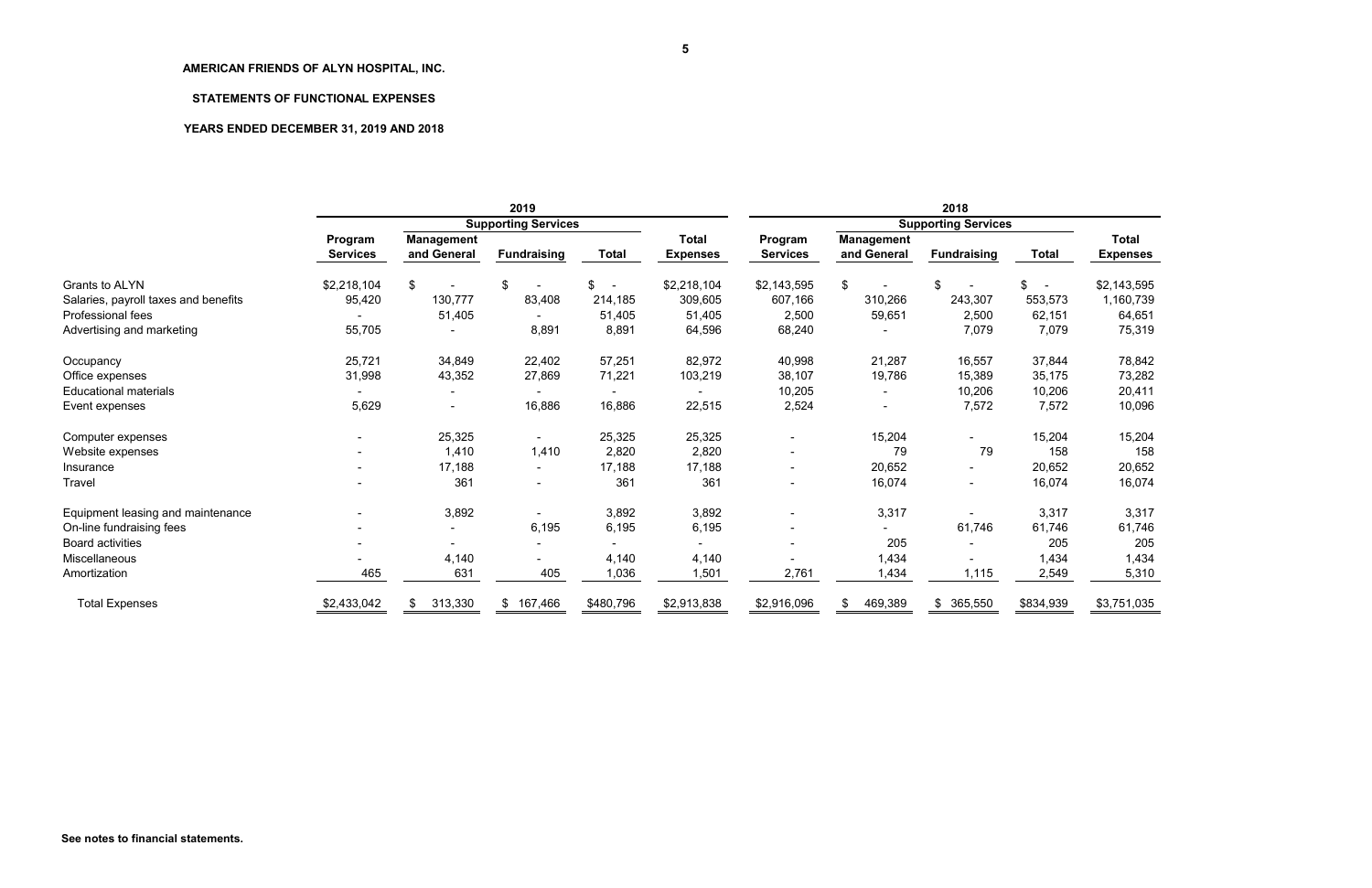#### **STATEMENTS OF CASH FLOWS**

# **YEARS ENDED DECEMBER 31, 2019 AND 2018**

|                                                             | 2019          | 2018          |
|-------------------------------------------------------------|---------------|---------------|
| <b>Cash Flows From Operating Activities</b>                 |               |               |
| Increase (decrease) in net assets                           | 935,720<br>\$ | \$(1,324,403) |
| Adjustments to reconcile increase (decrease) in net assets  |               |               |
| to net cash used by operating activities:                   |               |               |
| Amortization                                                | 1,501         | 5,310         |
| Change in value of beneficial interests in remainder trusts | (63, 318)     | 8,691         |
| Realized gains on sales of investments                      | (31, 199)     | (69, 187)     |
| Unrealized (gains) losses on investments                    | (680, 429)    | 433,162       |
| (Increase) decrease in:                                     |               |               |
| Unconditional promises to give                              | (45, 810)     | (13,602)      |
| Prepaid expenses and other assets                           | (18, 487)     | 17,731        |
| Increase (decrease) in:                                     |               |               |
| Accounts payable and accrued expenses                       | (249, 969)    | 636,215       |
| Grants payable to ALYN                                      |               | (44, 494)     |
| Net Cash Used By Operating Activities                       | (151, 991)    | (350,577)     |
| <b>Cash Flows From Investing Activities</b>                 |               |               |
| Acquisition of website costs and leasehold improvements     | (13, 782)     |               |
| Purchase of investments                                     | (1,009,902)   | (673,078)     |
| Proceeds from sale of investments                           | 1,207,190     | 771,143       |
| Net Cash Provided By Investing Activities                   | 183,506       | 98,065        |
| Net increase (decrease) in cash and cash equivalents        | 31,515        | (252, 512)    |
| Cash and cash equivalents, beginning of year                | 142,447       | 394,959       |
|                                                             |               |               |
| Cash and Cash Equivalents, End of Year                      | 173,962       | 142,447       |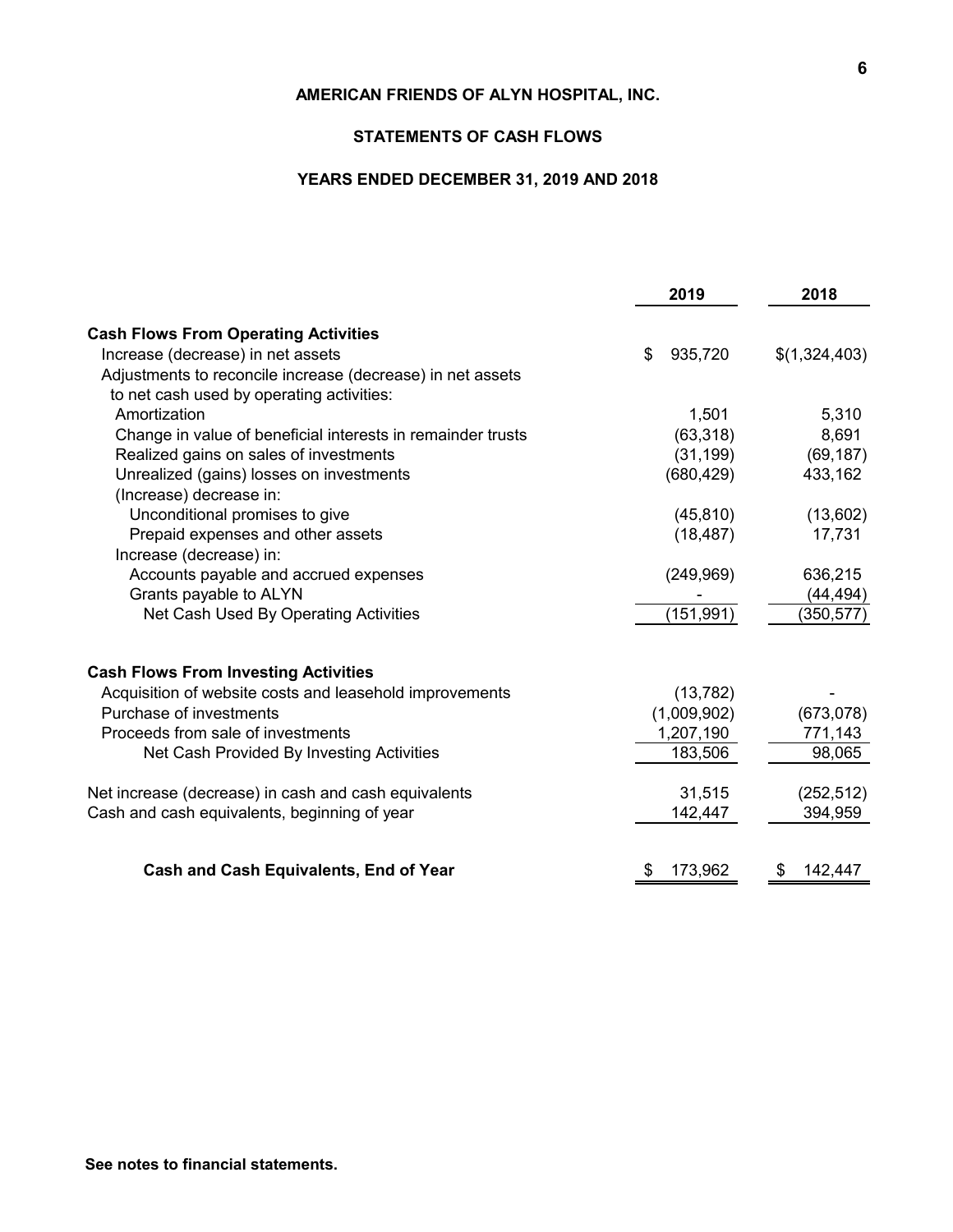### **NOTES TO FINANCIAL STATEMENTS**

#### **DECEMBER 31, 2019 AND 2018**

#### **Note 1 - Organization and Summary of Significant Accounting Policies**

#### a - Organization

American Friends of ALYN Hospital, Inc. ("AFAH") is a not-for-profit organization that exists solely to educate Americans about and provide support to The ALYN-Woldenberg Family Hospital/Pediatric and Adolescent Rehabilitation Center ("ALYN"), Jerusalem, Israel. ALYN, Israel's only rehabilitation center for physically handicapped children and adolescents, provides all of the medical and paramedical services necessary for successful rehabilitation in one facility. The financial statements include the accounts of its New York headquarters and its affiliated United States Chapters. Grants to ALYN are made at the discretion of the AFAH Board of Directors.

b - Cash and Cash Equivalents

For purposes of the statements of cash flows, AFAH considers all highly liquid instruments, purchased with a maturity of three months or less, to be cash equivalents, except for short-term investments being managed within the investment account.

#### c - Investments

AFAH reflects investments at fair value in the statements of financial position. Unrealized gains and losses on investments are reflected in the statements of activities as increases and decreases in net assets without donor restrictions unless their use is restricted by explicit donor stipulations or by law. Investment income that is limited to specific uses by donor-imposed restrictions are reported as increases in net assets without donor restrictions if the restrictions are met in the same fiscal year in which the gains and income are recognized.

d - Fair Value Measurements

Fair value is defined as the price that would be received to sell an asset in an orderly transaction between market participants at the measurement date. Fair value is a market-based measurement, not an entity-based measurement. Generally accepted accounting principles establish a framework for measuring fair value which maximizes the use of observable inputs and minimizes the use of unobservable inputs by requiring that the most observable inputs be used when available. Observable inputs are those the market participants would use in pricing the asset based on market data obtained from sources independent of AFAH. Unobservable inputs reflect AFAH's assumptions about the inputs market participants would use in pricing the asset developed based on the best information available in the circumstances. Fair value measurements are categorized into three levels as follows:

Level 1 Inputs that reflect unadjusted quoted prices in active markets for identical assets or liabilities that AFAH has the ability to access at the measurement date.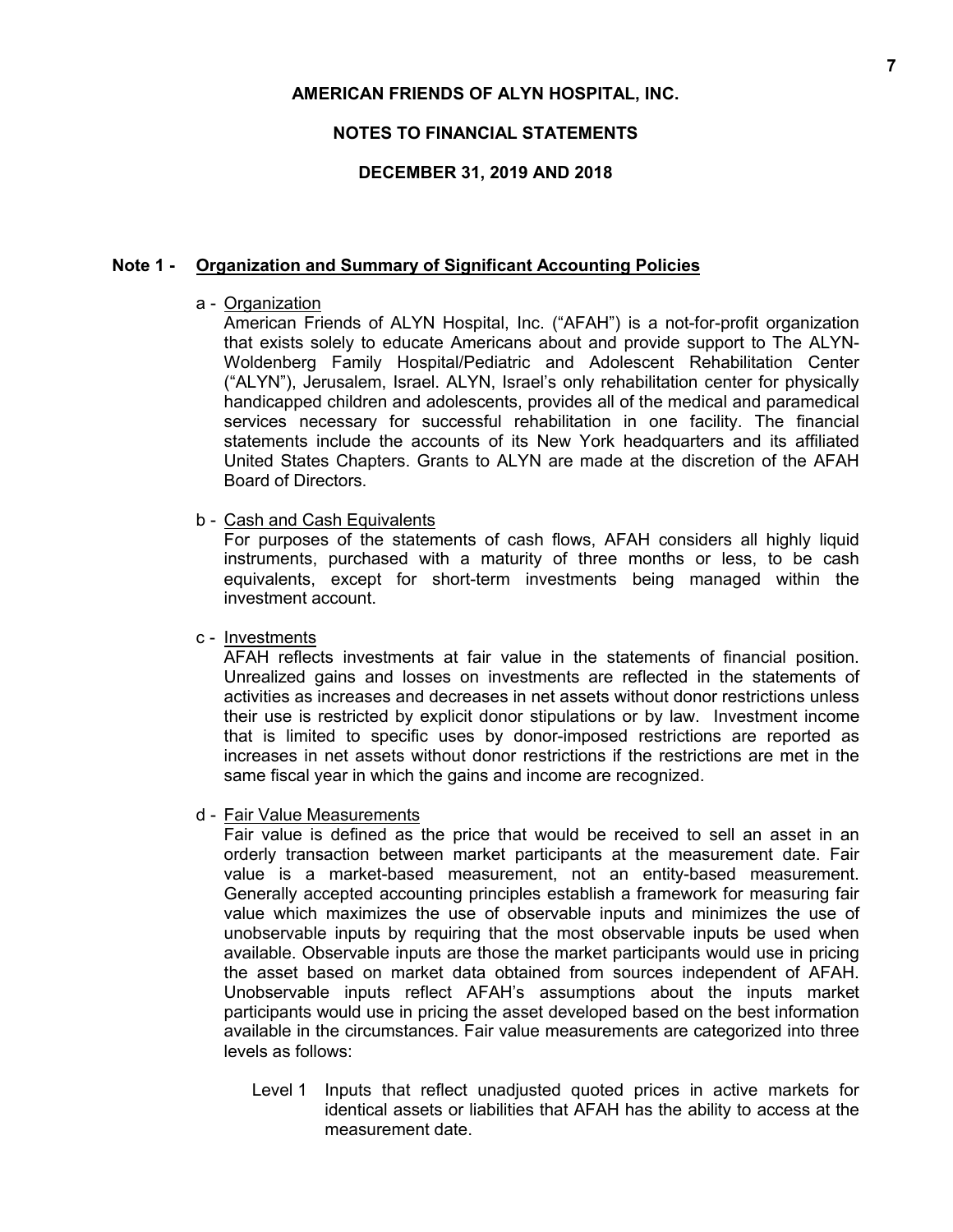#### **NOTES TO FINANCIAL STATEMENTS**

### **DECEMBER 31, 2019 AND 2018**

# **Note 1 - Organization and Summary of Significant Accounting Policies (continued)**

#### d - Fair Value Measurements (continued)

- Level 2 Inputs other than quoted prices included in Level 1 that are observable for the asset or liability either directly or indirectly, including inputs in markets that are not considered to be active.
- Level 3 Inputs that are unobservable.

A financial instrument's level within the fair value hierarchy is based on the lowest level of any input that is significant to the fair value measurement.

The following provides information on the fair value of the AFAH's assets by level within the fair value hierarchy as of December 31:

|                                                                                                                                                 |                                              | 2019                              |         |                             |
|-------------------------------------------------------------------------------------------------------------------------------------------------|----------------------------------------------|-----------------------------------|---------|-----------------------------|
|                                                                                                                                                 | Fair<br>Value                                | Level 1                           | Level 2 | Level 3                     |
| Investments<br>Mutual funds, equity and fixed income<br>State of Israel bond<br>Beneficial interests in remainder trusts<br><b>Total Assets</b> | \$4,899,372<br>900<br>779.588<br>\$5,679,860 | \$4,899,372<br>900<br>\$4,900,272 | \$      | \$.<br>779,588<br>\$779.588 |
|                                                                                                                                                 |                                              | 2018                              |         |                             |
|                                                                                                                                                 | Fair<br>Value                                | Level 1                           | Level 2 | Level 3                     |
| Investments<br>Mutual funds, equity and fixed income<br>State of Israel bond<br>Beneficial interests in remainder trusts                        | \$4,385,063<br>869<br>716,270                | \$4,385,063<br>869                | \$      | \$<br>716,270               |
| <b>Total Assets</b>                                                                                                                             | \$5.102.202                                  | \$4,385,932                       |         | \$716.270                   |

The following summarizes the changes in fair value of AFAH's Level 3 assets for the years ended December 31:

|                                                                          | 2019                | 2018      |
|--------------------------------------------------------------------------|---------------------|-----------|
| Balance, beginning of year<br>Increase (decrease) in value of beneficial | \$716,270 \$724,961 |           |
| interests in remainder trusts                                            | 63,318              | (8,691)   |
| Balance, End of Year                                                     | <u>\$779,588</u>    | \$716,270 |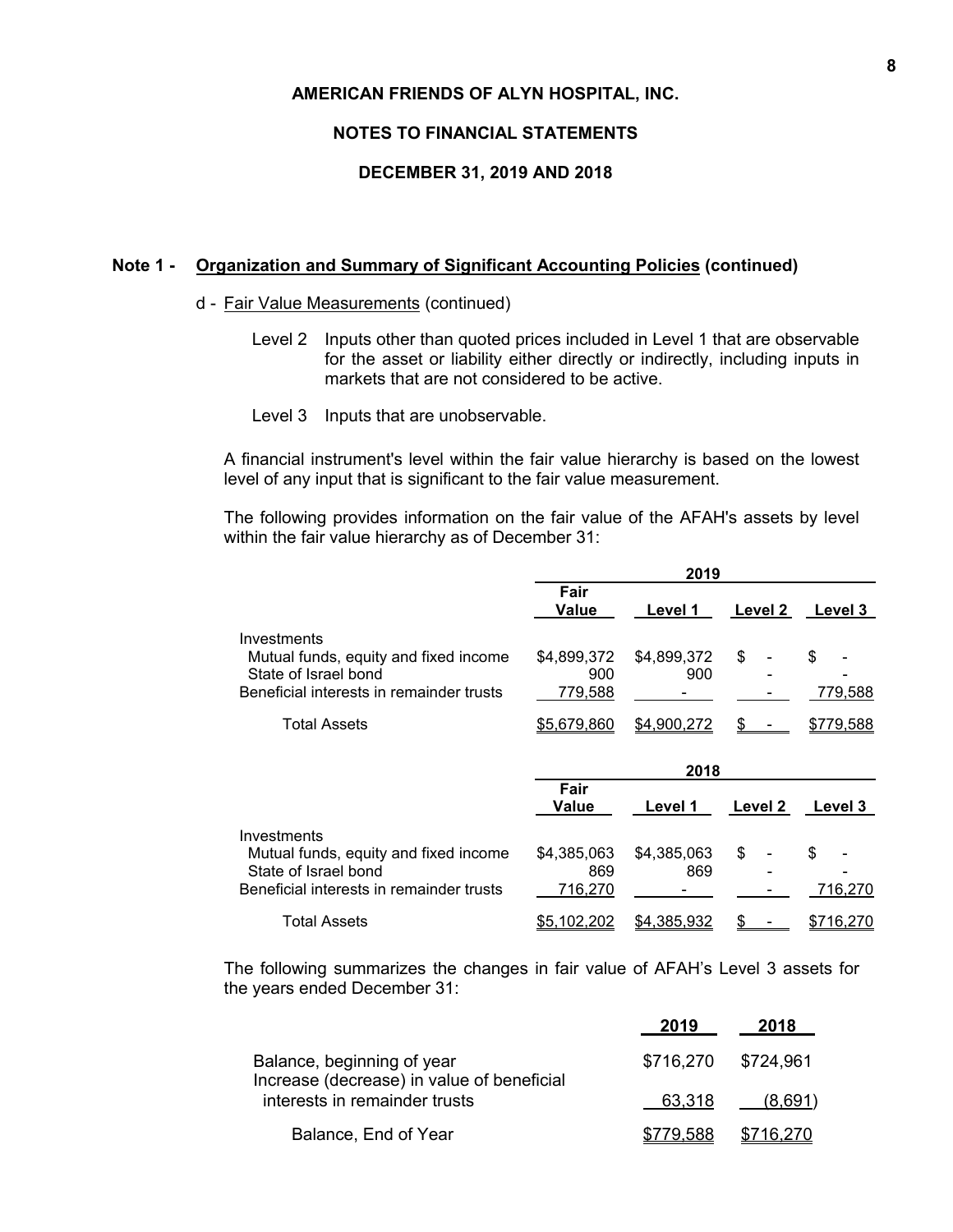#### **NOTES TO FINANCIAL STATEMENTS**

#### **DECEMBER 31, 2019 AND 2018**

#### **Note 1 - Organization and Summary of Significant Accounting Policies (continued)**

#### d - Fair Value Measurements (continued)

Fair value for the beneficial interests in remainder trusts are determined by calculating the present value of the future distributions expected to be received, using a discount rate.

#### e - Contributions and Unconditional Promises to Give

Contributions are recognized when the donor makes a promise to give to AFAH, that is, in substance, unconditional. Contributions that are restricted by the donor are reported as increases in net assets without donor restrictions if the restrictions expire in the fiscal year in which the contributions are recognized. All other donor restricted contributions are reported as increases in net assets with donor restrictions depending on the nature of the restrictions. When a restriction expires, net assets with donor restrictions are reclassified to net assets without donor restrictions.

AFAH uses the allowance method to determine uncollectible promises to give. The allowance, if any, is based on prior years' experience and management's analysis of specific promises made. Promises to give are due within one year.

f - Grants Payable to ALYN

Grants are accrued at the time authorized.

#### g - Financial Statement Presentation

The financial statements of AFAH have been prepared in accordance with U.S. generally accepted accounting principles, which require AFAH to report information regarding its financial position and activities according to the following net asset classifications:

#### Net Assets Without Donor Restrictions

Net assets that are not subject to donor-imposed restrictions and may be expended for any purpose in performing the primary objectives of AFAH. These net assets may be used at the discretion of AFAH's management and Board of Directors.

#### Net Assets With Donor Restrictions

Net assets subject to stipulations imposed by donors and grantors. Some donor restrictions are temporary in nature; those restrictions will be met by actions of AFAH or the passage of time. Other donor restrictions are perpetual in nature, whereby the donor has stipulated the funds be maintained in perpetuity.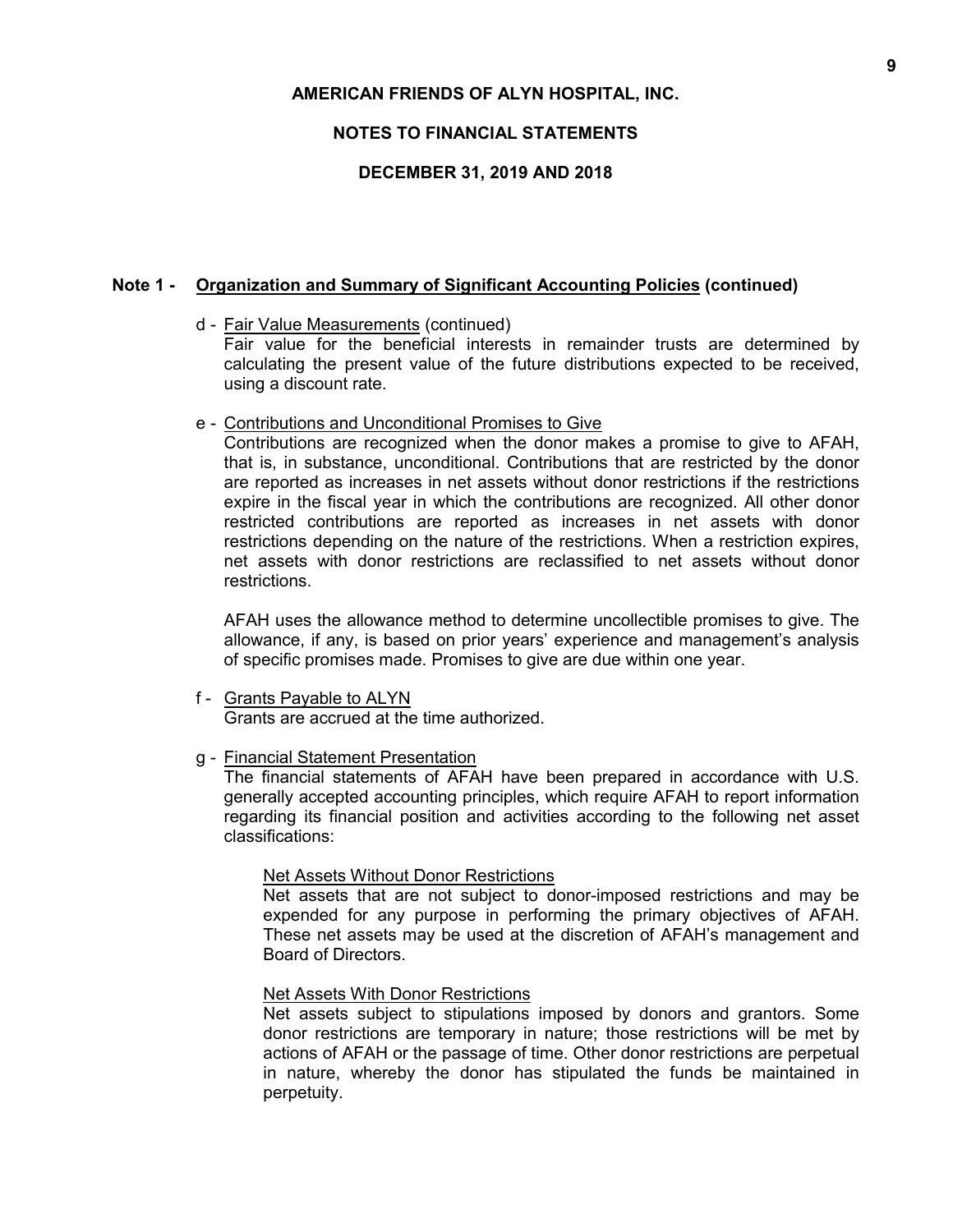# **NOTES TO FINANCIAL STATEMENTS**

# **DECEMBER 31, 2019 AND 2018**

### **Note 1 - Organization and Summary of Significant Accounting Policies (continued)**

### h - Use of Estimates

The preparation of financial statements in conformity with generally accepted accounting principles requires management to make estimates and assumptions that affect certain reported amounts and disclosures. Accordingly, actual results could differ from those estimates.

### i - Website

Website costs are capitalized and are being amortized using the straight-line method over the estimated useful life of the asset.

j - Tax Status

American Friends of ALYN Hospital, Inc. is a not-for-profit organization exempt from federal income taxes under Section 501(c)(3) of the Internal Revenue Code and has been designated as an organization which is not a private foundation.

### k - Subsequent Events

AFAH has evaluated subsequent events through September 3, 2020, the date that the financial statements are considered available to be issued.

### l - Functional Allocation of Expenses

The financial statements report certain categories of expenses that are attributable to more than one program or supporting function. Expenses are applied directly to programs where applicable or allocated on a reasonable and consistent basis. A substantial portion of AFAH's expenses are directly related to program activities. The expenses that are allocated include general office expenses, salaries, payroll taxes and employee benefits which are allocated based on employee time and effort.

# **Note 2 - Information Regarding Liquidity and Availability**

AFAH operates with a balanced budget for each fiscal year based on the revenues expected to be available to fund anticipated expenses. A substantial portion of annual revenue is comprised of contribution revenue raised during the current year, and revenue from other sources earned during the year. AFAH considers general expenditures to consist of all expenses related to its ongoing program activities, and the expenses related to general and administrative and fundraising activities undertaken to support those services.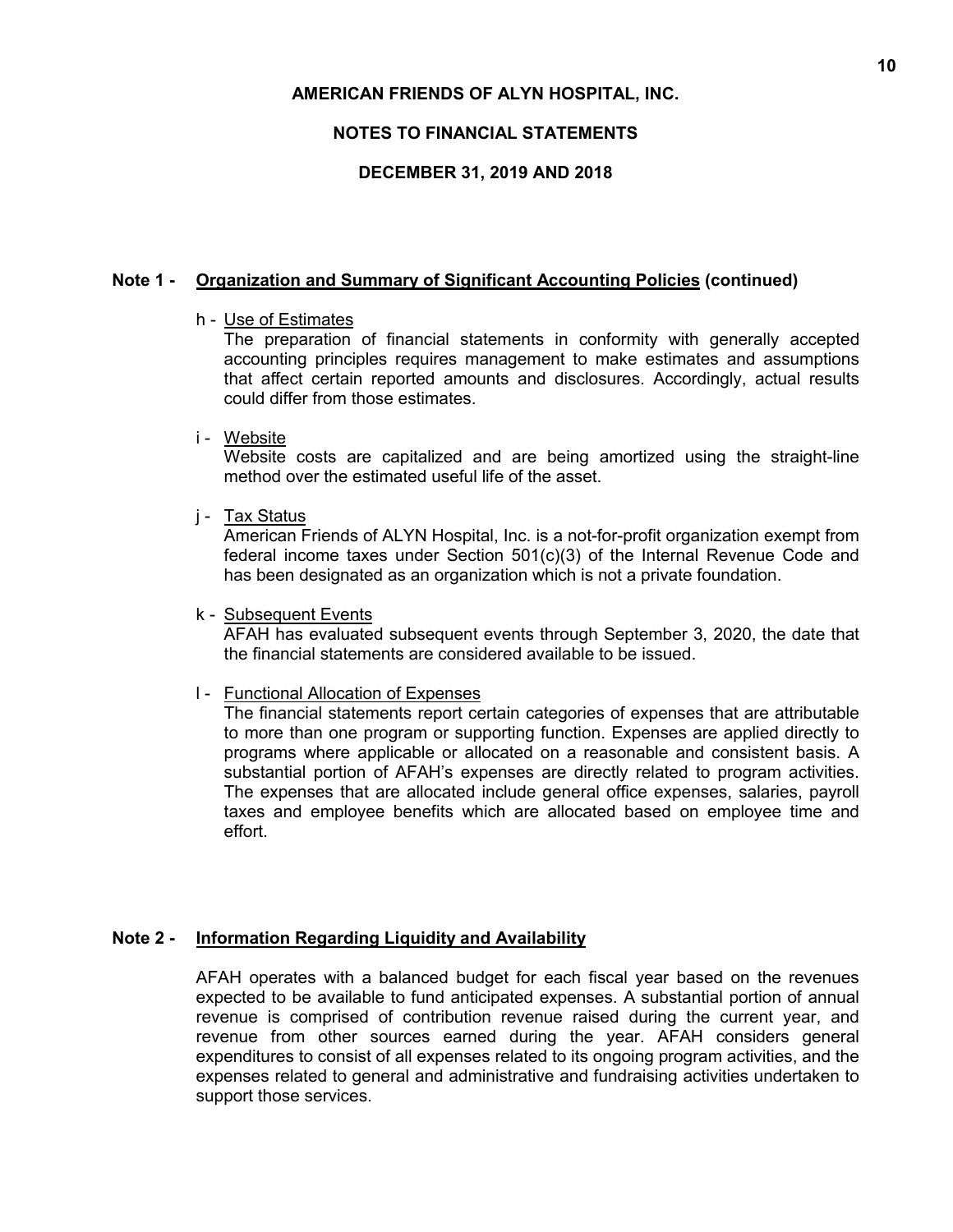#### **NOTES TO FINANCIAL STATEMENTS**

#### **DECEMBER 31, 2019 AND 2018**

#### **Note 2 - Information Regarding Liquidity and Availability (continued)**

AFAH regularly monitors liquidity to meet its operating needs and other commitments and obligations, while seeking to maximize the investment of its available funds. Management prepares regular cash flow projections to determine liquidity needs, and has a policy to maintain liquid financial assets on an ongoing basis sufficient to cover ninety days of general expenditures. Financial assets in excess of daily cash requirements are invested in money market funds and other short-term investments.

AFAH's financial assets as of December 31, 2019 and 2018, and those available within one year to meet cash needs for general expenditures are summarized as follows:

|                                                                                                                                                                    | 2019                                  | 2018                                 |
|--------------------------------------------------------------------------------------------------------------------------------------------------------------------|---------------------------------------|--------------------------------------|
| Financial Assets at Year End:<br>Cash and cash equivalents<br>Unconditional promises to give<br>Investments                                                        | \$<br>173,962<br>108,842<br>4,900,272 | \$<br>142,447<br>63,032<br>4,385,932 |
| <b>Total Financial Assets</b>                                                                                                                                      | 5,183,076                             | 4.591.411                            |
| Less: Amounts not Available to be Used within One Year:<br>Net assets with donor restrictions, subject to expenditure<br>for specific purposes or passages of time | (829, 860)                            | (716, 270)                           |
| Net assets with donor restrictions for endowment, subject<br>to spending policy and appropriation                                                                  | (4,850,000)                           | (4,850,000)                          |
| <b>Financial Assets Available to Meet General Expenditures</b><br>within One Year                                                                                  |                                       |                                      |

In addition to these financial assets available within one year, AFAH maintains a donorrestricted endowment valued at \$4,900,272 and \$4,385,932 at December 31, 2019 and 2018, respectively. The endowment is invested under the direction of the Finance Committee. Amounts in excess of \$4,850,000 could be made available to meet cash needs for general expenditures at the discretion of the Board of Directors.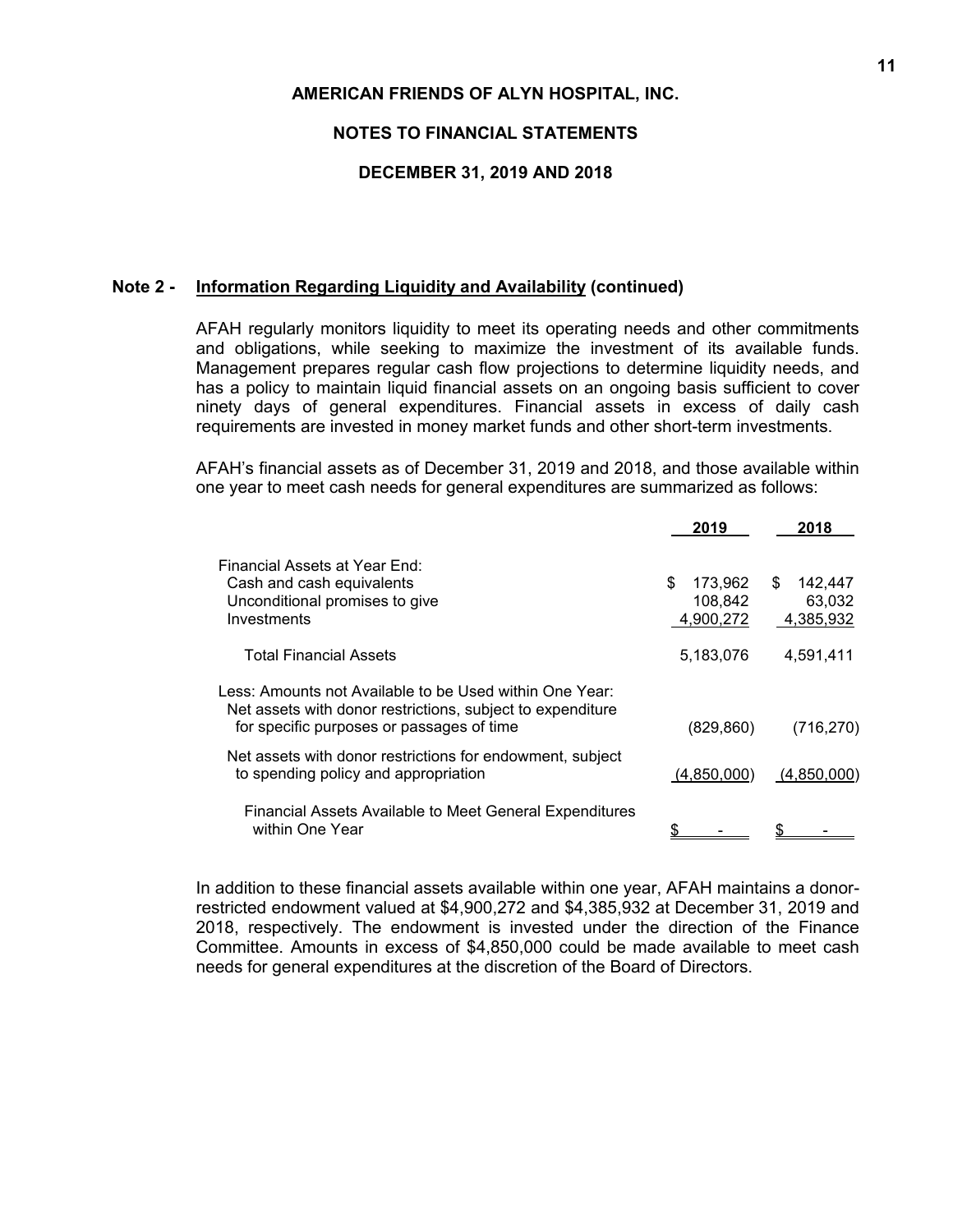### **NOTES TO FINANCIAL STATEMENTS**

#### **DECEMBER 31, 2019 AND 2018**

#### **Note 3 - Restrictions on Assets**

#### a - Net Assets With Donor Restrictions

Net assets with donor restrictions are restricted for the following purposes or periods:

|                                                                    | 2019             | 2018                            |
|--------------------------------------------------------------------|------------------|---------------------------------|
| Operating<br>Subject to passage of time<br>Endowment in perpetuity | \$.<br>4,850,000 | 829,860 \$ 716,270<br>4,850,000 |
| Total Net Assets With Donor Restrictions                           | \$5.679.860      | \$5,566,270                     |

Net Assets With Donor Restrictions - Subject to Passage of Time Net assets with donor restrictions subject to expenditure for passage of time consist of beneficial interests in remainder trusts at December 31, 2019 and 2018.

b - Net Assets With Donor Restrictions - Perpetual in Nature

Net assets with donor restrictions - perpetual in nature represent an endowment from The Woldenberg Foundation and in accordance with donor restrictions is required to be maintained in perpetuity.

### **Note 4 - Endowment Funds**

AFAH's restricted endowment was funded by a contribution from The Woldenberg Foundation. As required by generally accepted accounting principles, net assets associated with endowment funds are classified and reported based on the existence or absence of donor-imposed restrictions.

Consistent with New York State Not-for-Profit Corporation Law and the New York Prudent Management of Institutional Funds Act ("NYPMIFA"), AFAH classifies as net assets with donor restrictions, perpetual in nature, (a) the original value of gifts donated to the endowment, (b) the original value of subsequent gifts to the endowment and (c) accumulations to the endowment made in accordance with the direction of any applicable donor gift instrument at the time the accumulation is added to the fund. The remaining portion of the donor-restricted endowment fund that is not classified in net assets with donor restrictions perpetual in nature is classified as net assets with donor restrictions subject to the passage of time or purpose until those amounts are appropriated for expenditure by AFAH.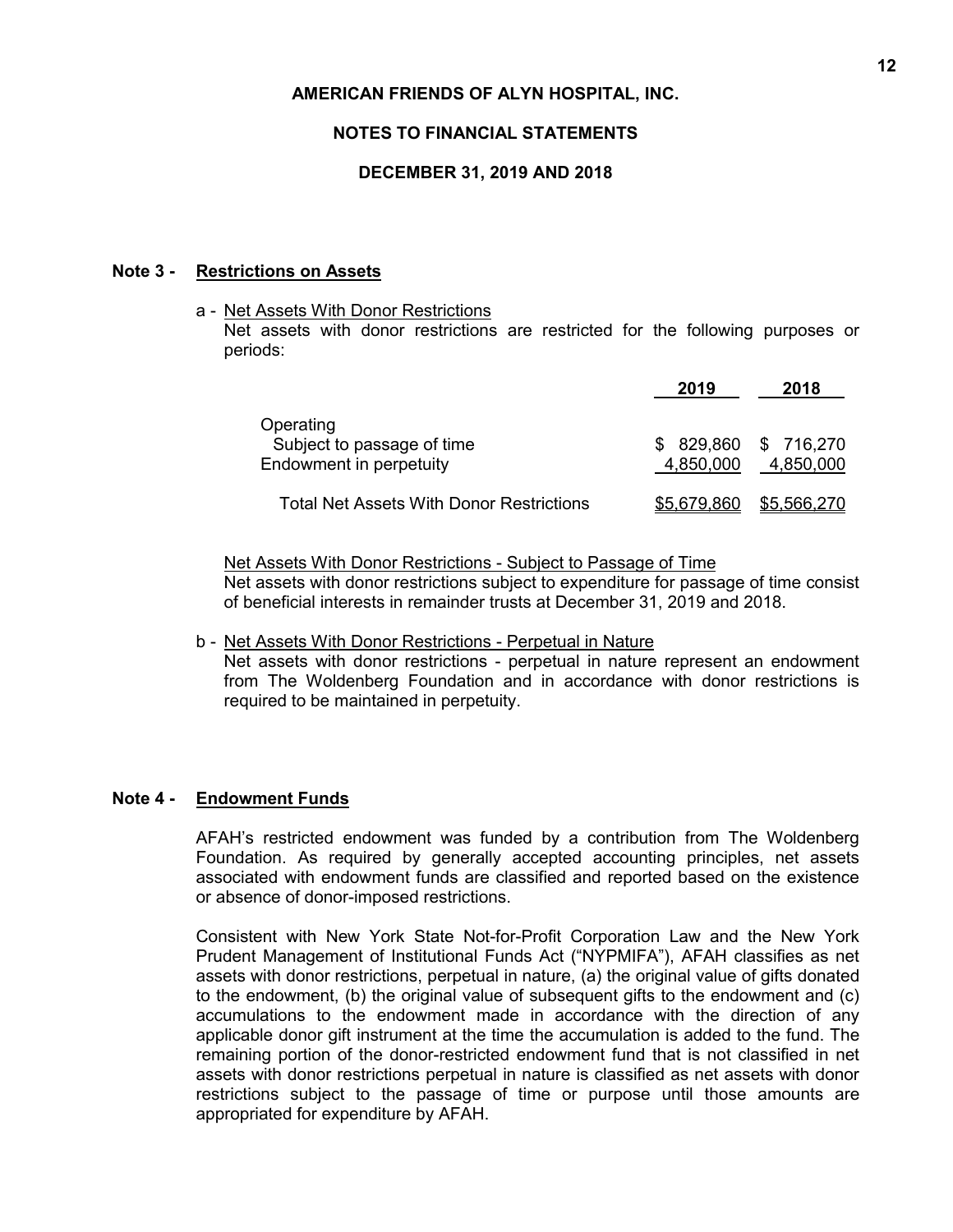#### **NOTES TO FINANCIAL STATEMENTS**

### **DECEMBER 31, 2019 AND 2018**

#### **Note 4 - Endowment Funds (continued)**

AFAH has a policy of appropriating for distribution each year an amount equal to the investment earnings and realized and unrealized gains and losses earned on its invested funds.

The fair value of assets associated with individual donor restricted endowment funds may fall below the level required to be retained as a fund of perpetual duration. A deficiency of this nature was \$(464,068) as of December 31, 2018. AFAH has made transfers to operations in excess of the original terms of the endowment.

As of December 31, AFAH's invested endowment fund composition, by type of fund and net asset classification, are summarized as follows:

|                                       | <b>With Donor Restrictions</b>                                              |                                       |             |  |
|---------------------------------------|-----------------------------------------------------------------------------|---------------------------------------|-------------|--|
|                                       | Investment<br><b>Income Above</b><br>(Below) Original<br><b>Gift Amount</b> | Investment<br>in<br><b>Perpetuity</b> | Total       |  |
| Donor-restricted endowment fund, 2019 | 50,272                                                                      | \$4,850,000                           | \$4,900,272 |  |
| Donor-restricted endowment fund, 2018 | \$(464,068)                                                                 | \$4,850,000                           | \$4,385,932 |  |

Changes in the AFAH's endowment fund for the years ended December 31 are summarized as follows:

|                                         | 2019                                                                        |                                       |             |  |
|-----------------------------------------|-----------------------------------------------------------------------------|---------------------------------------|-------------|--|
|                                         | Investment<br><b>Income Above</b><br>(Below) Original<br><b>Gift Amount</b> | Investment<br>in<br><b>Perpetuity</b> | Total       |  |
| Endowment funds, beginning of year      | \$(464,068)                                                                 | \$4,850,000                           | \$4,385,932 |  |
| Investment Return:<br>Investment income | 855,277                                                                     |                                       | 855,277     |  |
| Appropriations for use in operations    | (340,937)                                                                   |                                       | (340,937)   |  |
| Endowment Funds, End of Year            | 50.272                                                                      | \$4.850.000                           | \$4.900.272 |  |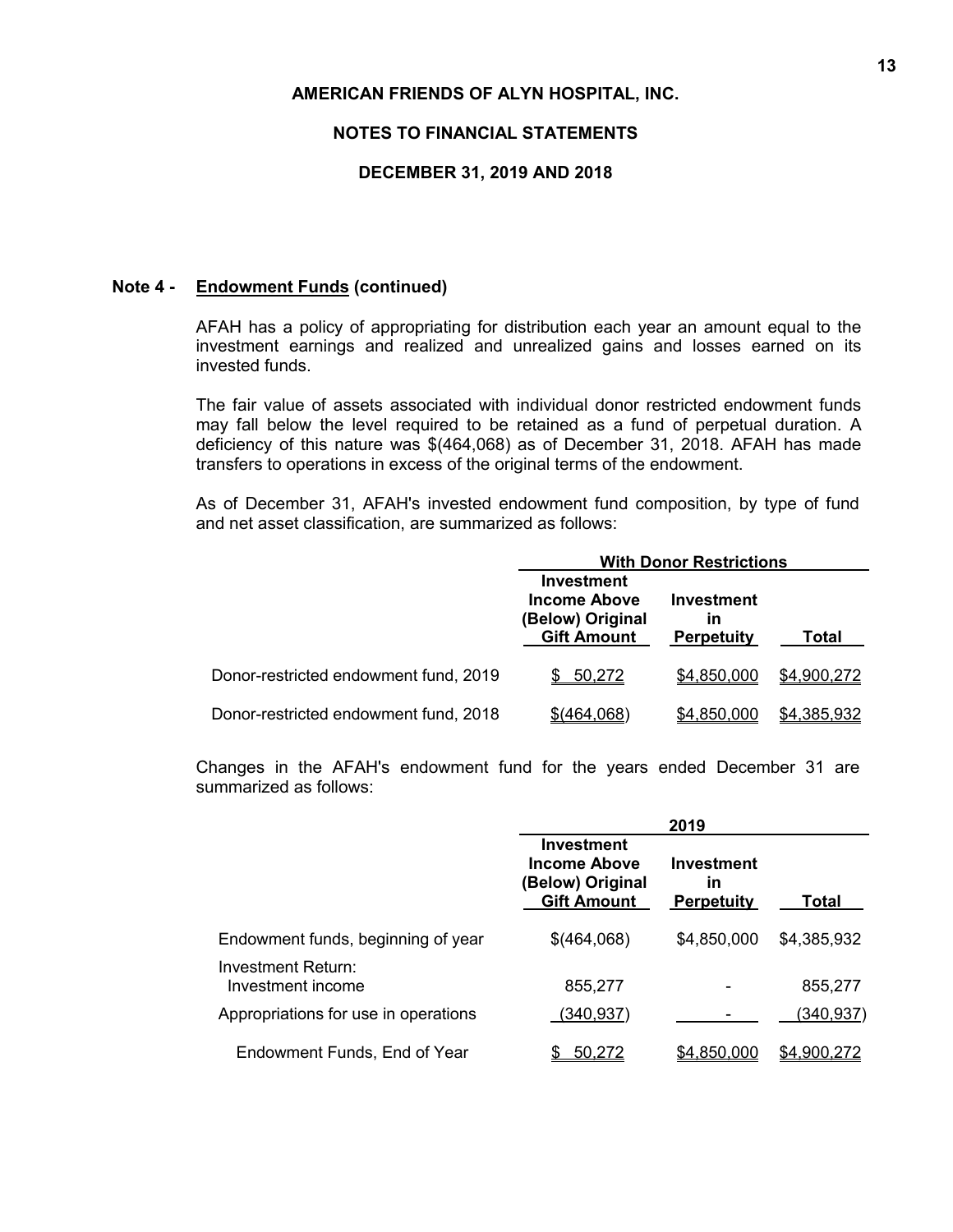#### **NOTES TO FINANCIAL STATEMENTS**

#### **DECEMBER 31, 2019 AND 2018**

### **Note 4 - Endowment Funds (continued)**

|                                       | 2018                                                                        |                                       |             |  |  |
|---------------------------------------|-----------------------------------------------------------------------------|---------------------------------------|-------------|--|--|
|                                       | Investment<br><b>Income Above</b><br>(Below) Original<br><b>Gift Amount</b> | Investment<br>in<br><b>Perpetuity</b> | Total       |  |  |
| Endowment funds, beginning of year    | (2,028)<br>\$                                                               | \$4,850,000                           | \$4,847,972 |  |  |
| Investment Return:<br>Investment loss | (215, 444)                                                                  |                                       | (215, 444)  |  |  |
| Appropriations for use in operations  | (246, 596)                                                                  |                                       | (246,596)   |  |  |
| Endowment Funds, End of Year          | \$(464.068)                                                                 | \$4.850.000                           | \$4,385,932 |  |  |

AFAH has adopted investment and spending policies for endowment assets that attempt to provide a predictable stream of funding for programs supported by its endowment, while seeking to maintain the purchasing power of the endowment assets. Endowment assets include those assets of donor-restricted funds that AFAH must hold in perpetuity, or for a donor-specified period. Under this policy, as approved by the Board of Directors, the endowment assets are invested in a manner that is intended to produce results that exceed the AFAH's spending policy while assuming a moderate level of investment risk. AFAH expects its endowment funds, over time, to provide an average rate of return of approximately 5% - 6% annually. Actual returns in any given year may vary from this amount.

To satisfy its long-term rate-of-return objectives, AFAH relies on a total return strategy in which investment returns are achieved through both capital appreciation (realized and unrealized) and current yield (interest and dividends). AFAH targets a diversified asset allocation of investments in mutual funds to achieve its long-term return objectives.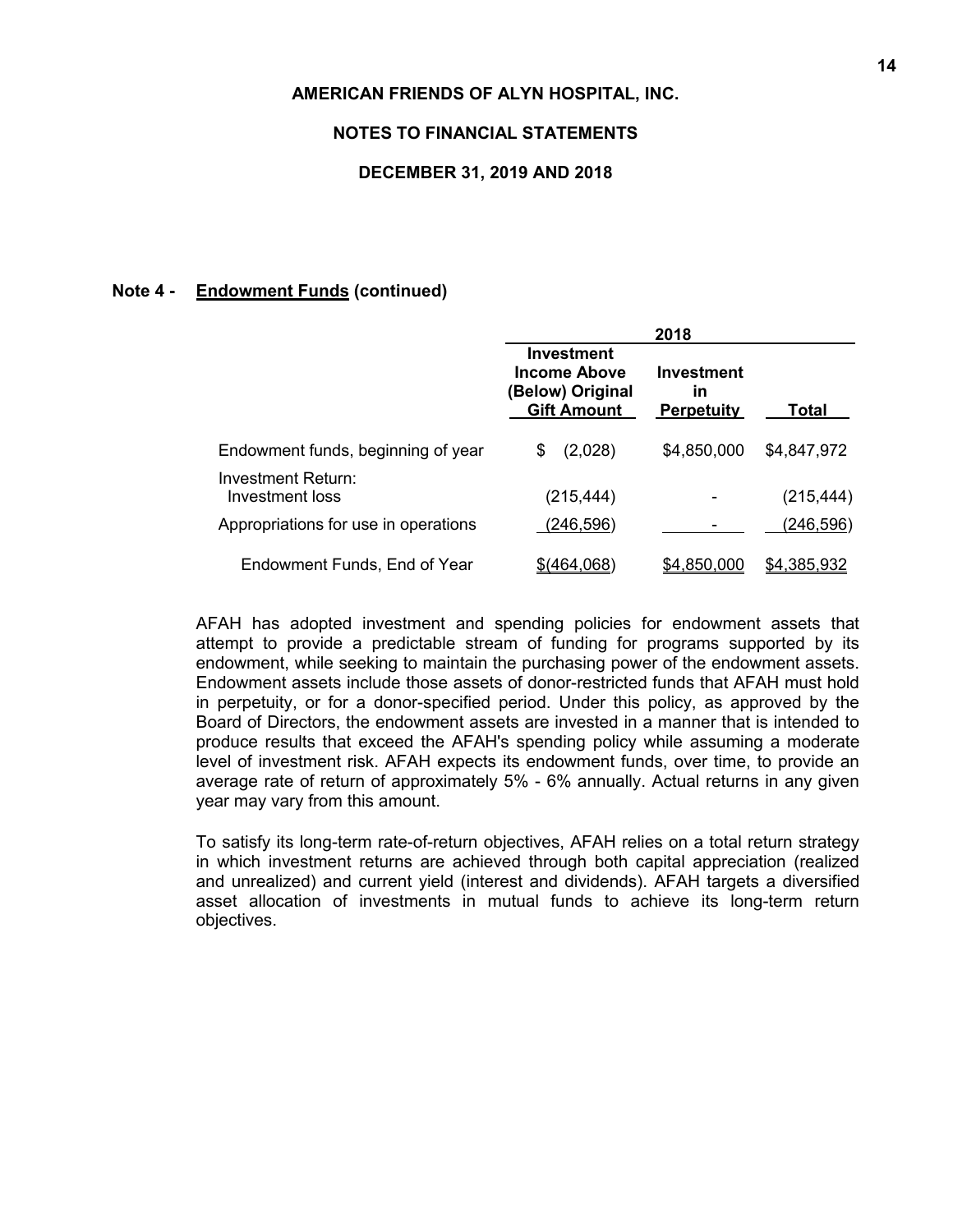### **NOTES TO FINANCIAL STATEMENTS**

### **DECEMBER 31, 2019 AND 2018**

# **Note 5 - Investments**

Investments consist of the following at December 31:

|                           | 2019               |                    | 2018        |                    |
|---------------------------|--------------------|--------------------|-------------|--------------------|
|                           | Cost               | Fair<br>Value      | Cost        | Fair<br>Value      |
| Mutual Funds:             |                    |                    |             |                    |
| Equity                    | \$2,158,337        | \$2,868,134        | \$2,490,888 | \$2,611,996        |
| Fixed income              | 1,457,848          | 1,458,804          | 1,247,537   | 1,190,909          |
| Inflation hedges          | 161,043            | 173,112            | 202,328     | 187,211            |
| <b>Hedged strategies</b>  | 235,408            | 242,825            | 231,346     | 231,824            |
| Cash and cash equivalents | 156,497            | 156,497            | 163,123     | 163,123            |
|                           | 4,169,133          | 4,899,372          | 4,335,222   | 4,385,063          |
| State of Israel Bond      | 500                | 900                | 500         | 869                |
|                           | <u>\$4,169,633</u> | <u>\$4,900,272</u> | \$4,335,722 | <u>\$4,385,932</u> |

The following schedule summarizes net investment income (loss) for the years ended December 31:

|                                 | 2019      | 2018       |
|---------------------------------|-----------|------------|
| Interest, dividends and capital |           |            |
| gain distributions              | \$143,649 | \$148,278  |
| Realized gains                  | 31,199    | 69,187     |
| Unrealized gains (losses)       | 680,429   | (433, 162) |
| Investment fees                 | (29, 651) | (29, 163)  |
| Net Investment Income (Loss)    | 825 626   | (244 ጸ60)  |

### **Note 6 - Website Costs and Leasehold Improvement**

A summary of website costs and leasehold improvement at December 31, is as follows:

|                                | Life    | 2019      | 2018     |
|--------------------------------|---------|-----------|----------|
| Website redesign               | 3 years | \$18,620  | \$15,930 |
| Leasehold improvement          |         | 11,092    |          |
|                                |         | 29,712    | 15,930   |
| Less: Accumulated amortization |         | (16, 546) | (15,045) |
|                                |         | \$13,166  | 885      |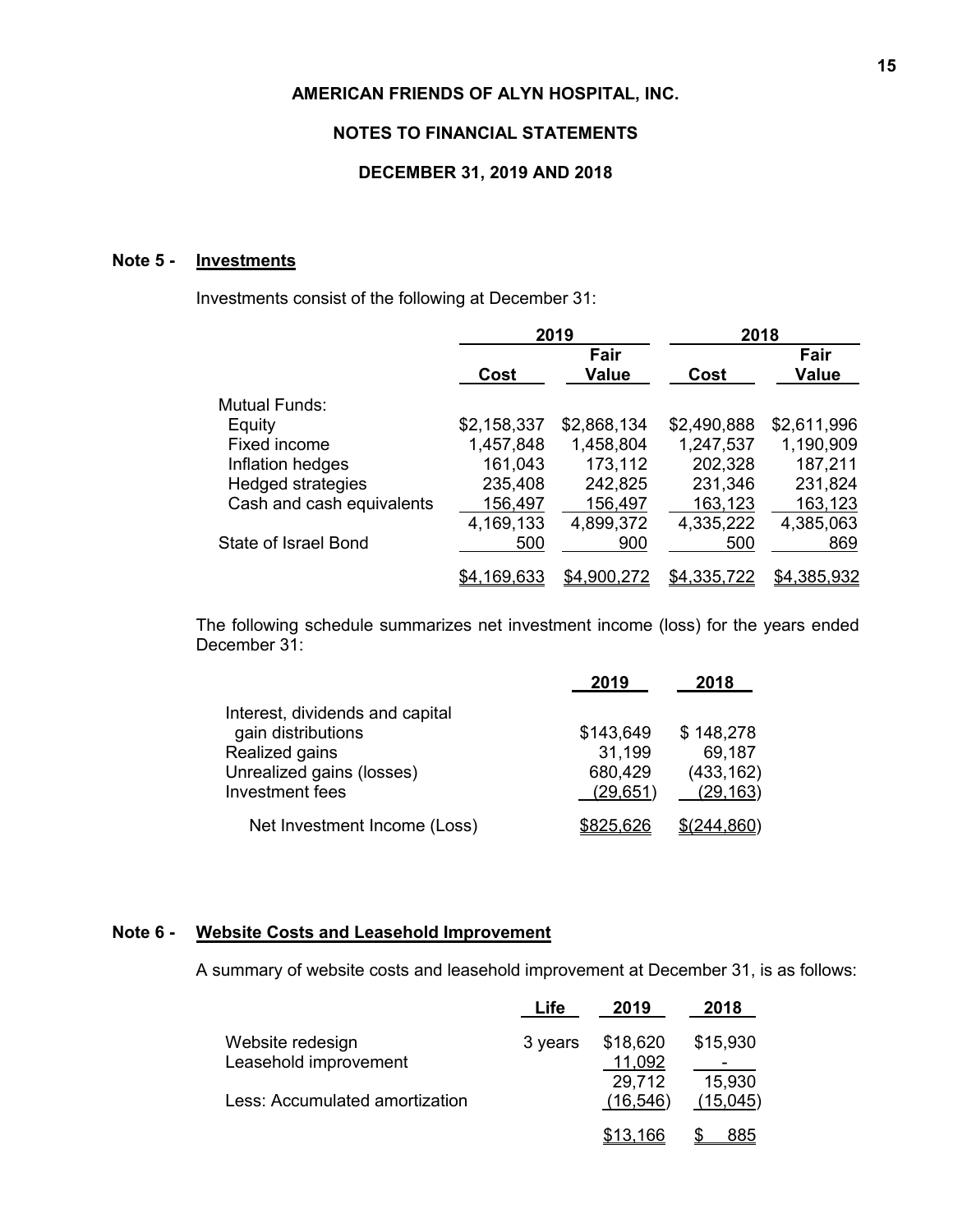## **NOTES TO FINANCIAL STATEMENTS**

### **DECEMBER 31, 2019 AND 2018**

#### **Note 7 - Beneficial Interests in Remainder Trusts**

AFAH is the beneficiary of two charitable remainder unitrusts under which AFAH will receive the designated principal and income of the trusts upon the death of the donors which will then be used for AFAH's operations. The trusts' assets are held by the respective trustees.

#### **Note 8 - Commitment**

AFAH entered into a lease for its New York office expiring April 30, 2023. Minimum annual rentals under the agreement are as follows:

| <b>Year Ending December 31,</b> |          |
|---------------------------------|----------|
| 2020                            | \$73,016 |
| 2021                            | 74,658   |
| 2022                            | 76,338   |
| Thereafter, through April 2023  | 26.019   |

### **Note 9 - Concentration of Credit Risk**

AFAH maintains its cash and cash equivalents at financial institutions located in New York. The cash balances up to certain limits are insured by the Federal Insurance Corporation.

#### **Note 10 - Pension Plan**

AFAH maintains a 401(k) plan for all eligible employees. AFAH determines at its sole discretion how much, if any, it will make as an employer contribution. No contributions were made for 2019. Total contributions of \$44,771 were made for the year ended December 31, 2018.